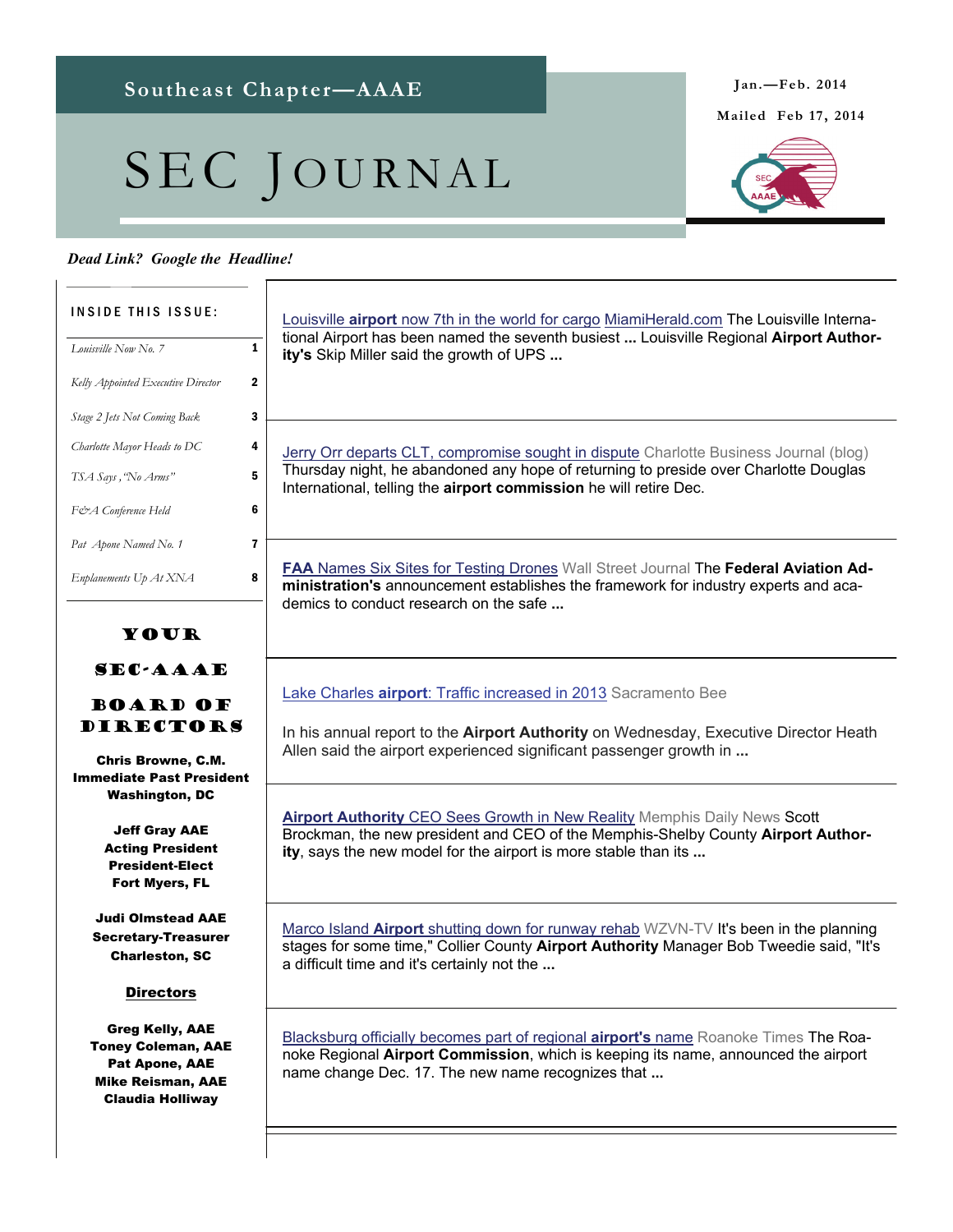The information contained in this newsletter is for general information purposes only. The information is provided by the Southeast Chapter of the American Association of Airport Executives and while we endeavor to keep the information up to date and correct, we make no representations or warranties of any kind, express or implied, about the completeness, accuracy, reliability, suitability or availability with respect to the website(s) noted herein or the information, products, services, or related graphics contained in the newsletter or on the website(s) noted for any purpose. Any reliance you place on such information is, therefore, strictly at your own risk.

 In no event will the Southeast Chapter of the American Association of Airport Executives be liable for any loss or damage including without limitation, indirect or consequential loss or damage, or any loss or damage whatsoever arising from loss of data or profits arising out of, or in connection with, the use of this newsletter.

 Through this newsletter you are able to link to other websites which are not under the control of the Southeast Chapter of the American Association of Airport Executives. We have no control over the nature, content, comments, language and availability of those sites. The inclusion of any links does not imply a recommendation or endorsement of the views expressed within any links.

 The Southeast Chapter of the American Association of Airport Executives is confident every effort is made to keep the website(s) noted herein up and running smoothly; however, The Southeast Chapter of the American Association of Airport Executives takes no responsibility for, and will not be liable for, the website (s) being temporarily unavailable due to technical issues beyond our control or links that have expired, are disabled or misdirected.

 Linked headlines for the Southeast Chapter—AAAE Journal provided by Google News at www.news.google.com unless otherwise noted.

Savannah **airport commission** [names executive director](https://www.google.com/url?q=http://savannahnow.com/exchange/2014-01-08/savannah-airport-commission-names-executive-director&ct=ga&cd=MTA3MDkzMDU0NzA5ODA4OTQzOTY&cad=CAEYAA&usg=AFQjCNESWddm2uv66D03_08JcrpVjbqg2A) Savannah Morning News The Savannah **Airport Commission** today appointed Gregory B. Kelly as airport executive director. Kelly was named acting executive director on July 1 **...** 

[Full funding secured for Lynchburg](https://www.google.com/url?q=http://www.newsadvance.com/news/local/full-funding-secured-for-lynchburg-airport/article_b2882534-7d40-11e3-bccc-0019bb30f31a.html&ct=ga&cd=MTA4NDk4NjQ0MDk4MTg4NDQ3NDk&cad=CAEYAQ&usg=AFQjCNE3DwYO9w_-8o4x-myglhclqf2SdA) **airport** Lynchburg News and Advance

The proposal is a positive development for airports, including Lynchburg's, **...** The Lynchburg **Regional Airport's**

Huntsville **Airport Authority** [Board Defends Incentive Plan to Airline](https://www.google.com/url?q=http://whnt.com/2014/01/14/huntsville-airport-authority-board-defends-incentive-plan-to-airline-representatives/&ct=ga&cd=MzQ1MTU1NzcyNzYxOTk1NjI5Ng&cad=CAEYAA&usg=AFQjCNEkHd7zgm9GvNpYIp-oJkCVxFxUPQ) **...** [whnt.com](http://whnt.com) HUNTSVILLE, Ala. (WHNT) – Members of the Huntsville **Airport Authority** met face to face with representatives of airlines to defend the airport's **...** 

### Norfolk **airport** [aiming for more hangars](https://www.google.com/url?q=http://norfolkdailynews.com/news/norfolk-airport-aiming-for-more-hangars/article_7eb84640-7d30-11e3-a5e3-0019bb30f31a.html&ct=ga&cd=NjkwNTIwODUwMzE3NDk4NDc1OQ&cad=CAEYAQ&usg=AFQjCNGXywjk8sGfxh-g8hZt56E3tYgqOw) Norfolk Daily News

The Norfolk **Airport Authority** recently voted to proceed with preliminary paperwork to add eight T-hangars. They're to be part of the budget for 2015.

Chattanooga **Airport** [Buys TAC Air Operations](https://www.google.com/url?q=http://www.aviationpros.com/news/11293005/chattanooga-airport-officials-friday-moved-to-merge-general-aviation-services-at-lovell-field-buying-out-competitor-tac-air-for-1237-million&ct=ga&cd=MTM2NDIzMjg0MTU1MDEyMjc1MTQ&cad=CAEYAQ&usg=AFQjCNFoyKE_UmVgO_SdXYozQnMiuf5JOg) The Leading Aviation Industry Resource for News, Equipment and "Our continued focus is on what's best for the customers," said Terry Hart, the **airport's** chief **executive**. TAC Air marketing chief David Edwards **...**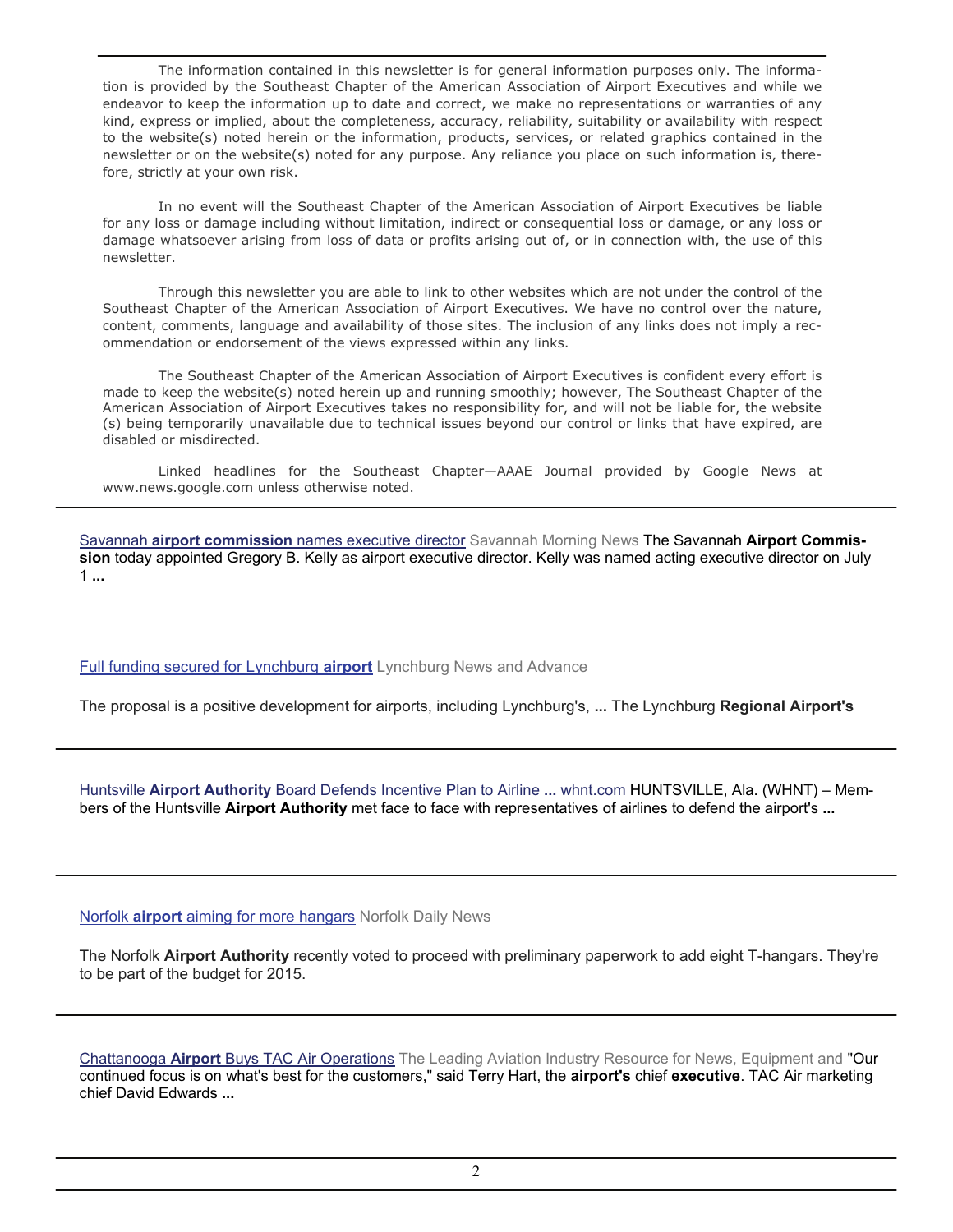#### [Stage 2 jets not expected to return to Naples during Marco](https://www.google.com/url?q=http://www.naplesnews.com/news/2014/jan/12/stage-2-jets-marco-island-airport-shutdown-landing/&ct=ga&cd=MTM2NTI0NjgyNTA5MTIzNjU3MTk&cad=CAEYAA&usg=AFQjCNGe1xA1yPLsK7B0zsnCxARcB6FbWQ) **airport ...** Naples Daily News

NAPLES — The sound and fury that accompanied a Stage 2 jet ban at Naples **Municipal Airport** a decade ago isn't likely to repeat itself when a **...**

[Petition to rename Lafayette](https://www.google.com/url?q=http://www.theadvertiser.com/article/20140109/NEWS01/301090027/Petition-rename-Lafayette-Regional-Airport-follows-building-demolition&ct=ga&cd=MTE4NzAwNzI4OTg4MDcxMDQ0MzE&cad=CAEYAA&usg=AFQjCNGojMk_yezCmM88RD6-WyxgrncRag) **Regional Airport** follows building **...** The Daily Advertiser The Paul Fournet Air Service building at the Lafayette **Regional Airport** has underdone demolition. Longtime friend Ed Roy has created a petition to **...** 

**[Charleston County Aviation Authority](https://www.google.com/url?q=http://www.charlestonbusiness.com/news/50072-charleston-county-aviation-authority-discusses-use-of-boeing-land-sale-funds%3Frss%3D0&ct=ga&cd=NDA4NzQ5MjczNjQ5OTg2MDAxMg&cad=CAEYAA&usg=AFQjCNFadk-2_hBvJbWF1WpYyxcEfhreFQ)** discusses use of Boeing land **...** The **Charleston County Aviation Authority's** staff is working out how to spend the \$13.8 million from selling 267 acres of land for the Boeing Co.

**FAA** [names 6 sites for drone testing; could begin surveying](https://www.google.com/url?q=http://www.equipmentworld.com/faa-names-6-sites-for-drone-testing-could-begin-surveying-construction-sites-by-2015/&ct=ga&cd=MTU0NTQzMTk1MjY2NjIyMzM2MDA&cad=CAEYAA&usg=AFQjCNEi27hnqvMi4xjjtIMCVRNlxoq8cw) **...** Wayne Grayson Equipment World Magazine - Construction Equipment, News and Information

[Bonnaroo partners with Nashville](https://www.google.com/url?q=http://www.murfreesboropost.com/bonnaroo-partners-with-nashville-airport-for-arts-program-cms-38068&ct=ga&cd=MTY3Njg4NDA2NzI5ODg4OTYzNA&cad=CAEYAA&usg=AFQjCNG8dPWyGyDViChdJ7kuJA30DB9nxA) **airport** for arts program Murfreesboro Post - MANCHESTER, Tenn. — Officials with the Bonnaroo Music and Arts Festival and the Metropolitan Nashville **Airport Authority** have formed a new **...**

[Fla. airport hopes fake grass will keep birds away](https://www.google.com/url?q=http://www.cbs12.com/template/inews_wire/wires.regional.fl/38010781-www.cbs12.com.shtml&ct=ga&cd=MTU0OTY0MDQ1MTQwMTQ2NDQ4NjM&cad=CAEYAA&usg=AFQjCNFXcph-82YJ5Hc8YpfLKhzF4cHrZQ) WPEC - **...** after a bird flew into one of its engines. In 2012, the **Federal Aviation Administration** spent more than \$100,000 on air cannons to scare away birds.

[Ga. airport launches expedited security program](https://www.google.com/url?q=http://www.newstimes.com/news/article/Ga-airport-launches-expedited-security-program-5146941.php&ct=ga&cd=MTQ4ODg4MTk4MjM5NTI0OTMzNTA&cad=CAEYAw&usg=AFQjCNH1U10ynNhMXnTAcr_rej-az0OvxA) Danbury News Times **TSA** agents man the checkpoint for precleared passengers at Hartsfield-Jackson Atlanta International Airport on Wednesday, Jan. 15, 2014 in Atlanta.

[Lawmaker Wants to Force](https://www.google.com/url?q=http://reason.com/24-7/2014/01/15/lawmaker-wants-to-force-tsa-agents-to-be&ct=ga&cd=MTQ4ODg4MTk4MjM5NTI0OTMzNTA&cad=CAEYAg&usg=AFQjCNELYx1igpYPsZzQgTeQR9YWoWHZNQ) **TSA** Agents to Be More Polite Reason Rep. Gerry Connolly (D-Va.) is threatening to introduce a bill to make Transportation Security Administration (**TSA**) employees express themselves **...** 

Fed Up With **TSA**[, Lawmakers Plan to Privatize All Federal Screeners](https://www.google.com/url?q=http://townhall.com/tipsheet/leahbarkoukis/2014/01/15/lawmakers-threaten-tsa-with-private-screeners-n1779542&ct=ga&cd=MTQ4ODg4MTk4MjM5NTI0OTMzNTA&cad=CAEYAQ&usg=AFQjCNFsI0vmnuPzGxWDGgX7NssWhW-Xeg) Town Hall Rep. John Mica, R-Fla., has had it with the way **TSA** agents treat passengers and is threatening to privatize airport screening unless improvements are **...** 

**TSA** [supervisor at Charlotte Douglas International Airport fired in](https://www.google.com/url?q=http://www.tribtown.com/view/story/ed51c6e7bd5e4f26b622311042a9491e/NC--TSA-Supervisor-Fired&ct=ga&cd=MTQ4ODg4MTk4MjM5NTI0OTMzNTA&cad=CAEYAA&usg=AFQjCNHIR4N5v2OimLCXLNbv2CvGO5qyyw) **...** The Tribune CHARLOTTE, North Carolina — The Transportation Security Administration says it has fired a supervisor at Charlotte Douglas International Airport **...** 

[O'Hare gaining on Atlanta](https://www.google.com/url?q=http://www.chicagobusiness.com/article/20140121/NEWS02/140129931/ohare-gaining-on-atlanta&ct=ga&cd=MTQ3NzcyMTMyMzg5MjU5Mjc0MA&cad=CAEYAg&usg=AFQjCNEBaB7LlrOSgagQKH_quFOwDlNUpw) Crain's Chicago Business - **...** year to 883,287 operations, according to the **Federal Aviation Administration**, while traffic at Atlanta's Hartsfield International Airport fell 2.0 percent.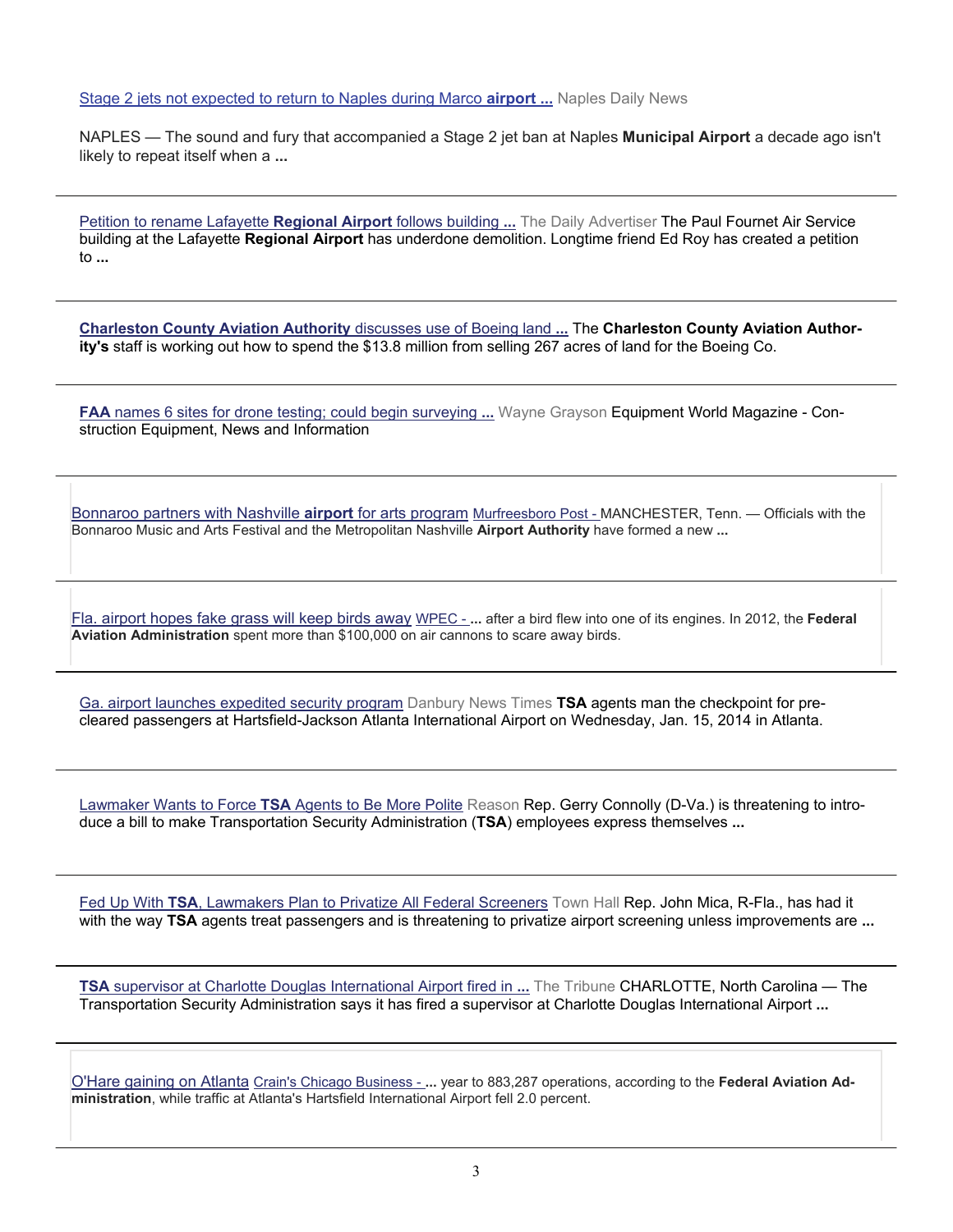[Charlotte Mayor Patrick Cannon heads to Washington](https://www.google.com/url?q=http://www.miamiherald.com/2014/01/22/3886467/charlotte-mayor-patrick-cannon.html&ct=ga&cd=MTQ3NzcyMTMyMzg5MjU5Mjc0MA&cad=CAEYAw&usg=AFQjCNGcw7xjPKnMpZj2zV0XCHrwENmEbA) MiamiHerald.com - The airport tower is at the top of the city's 2014 federal legislative agenda. The **Federal Aviation Administration** has agreed to fund the 370-foot tower, **...**

[Sampling History: Jackson County](https://www.google.com/url?q=http://blog.gulflive.com/mississippi-press-living/2014/01/sampling_history_jackson_count.html&ct=ga&cd=MTMzMjc1OTY2NzUwNjkyMTMzNw&cad=CAEYAQ&usg=AFQjCNErEse87ejN1koJsrJZo3fXzP6wUg) **airport** evolved from a grass field **...** Mississippi Press (blog) - In this regard Jackson County has bragging rights over Mobile, which has only a **regional airport**. "For those who have wondered about this apparent **...**

Chattanooga **Airport** [has 2nd best year in two decades](https://www.google.com/url?q=http://timesfreepress.com/news/2014/jan/28/airport-has-2nd-best-year-in-two-decades/&ct=ga&cd=MTI2MjMxMzIwODgwMjgzODcyMzc&cad=CAEYBQ&usg=AFQjCNEGuQTp3c7i8pyMUekXS6UBxILp0Q) Chattanooga Times Free Press - Also, the airport continues to deal with so-called passenger leakage, **...** a lot of money and have just returned to profitability, the **airport CEO** said.

[Bald eagle fatally struck at Va.](https://www.google.com/url?q=http://www.washingtonpost.com/local/bald-eagle-fatally-struck-at-va-airport/2014/01/28/164a224c-8869-11e3-a760-a86415d0944d_story.html&ct=ga&cd=Njk4NzI3NDY4NzgyMTc2Nw&cad=CAEYAQ&usg=AFQjCNFwpC34By0M6oA7-z42u85c6unGUw) **airport** Washington Post - **Airport** deputy **executive director** Robert Bowen says the eagle was struck on a runway Tuesday morning by a U.S. Airways Express flight operated by **...**

[NC legislative panel looking at drones](https://www.google.com/url?q=http://www.wlos.com/template/inews_wire/wires.regional.nc/3a014bdf-www.wlos.com.shtml&ct=ga&cd=MjkzOTcxNzkyMjU1NjIxNDgxOQ&cad=CAEYAg&usg=AFQjCNFV1asZqSi9rndraVBseH3Oq0GRhQ) WLOS - The **Federal Aviation Administration** essentially prohibits the commercial use of these aircraft right now. But tests are being performed at hundreds of **...**

[Embezzling sentence set for former Foothills](https://www.google.com/url?q=http://www.hickoryrecord.com/news/article_ffe0168c-82f1-11e3-9f38-0019bb30f31a.html&ct=ga&cd=MTAxOTI4MzA0ODAyMjM2OTcwNjk&cad=CAEYAA&usg=AFQjCNEewAMVX0K_wNCyB-N90Q_N1gxFKw) **Regional Airport ...** Hickory Daily Record - MORGANTON, NC — A definite sentencing date has been set for two who pleaded guilty to embezzling money from Foothills **Regional Airport**.

[Gulfstream Aerospace Invests \\$25 Million To Expand Brunswick](https://www.google.com/url?q=http://www.areadevelopment.com/newsItems/1-21-2014/gulfstream-aerospace-service-center-expansion-brunswick-georgia5902343.shtml&ct=ga&cd=MzgzNDc3MzA5MjQ3NDMxNjk4NA&cad=CAEYBQ&usg=AFQjCNEPzOcTGTXnfSDIIW67nRtKG4EyTg) **...** Area Development Online - **...** County Development Authority and the Glynn County **Airport Commission**," said Jay Neely, Vice President, Law and Public Affairs, Gulfstream.

Norfolk **airport** [traffic down 5.7 percent in 2013](https://www.google.com/url?q=http://hamptonroads.com/2014/01/norfolk-airport-traffic-down-57-percent-2013&ct=ga&cd=Njc1NjA3ODQ5NjEzMTc2OTcxOQ&cad=CAEYAA&usg=AFQjCNGac_IMQ45firD-y013IIwxvAWBPA) The Virginian-Pilot - Passenger traffic at Norfolk International Airport climbed in December from **...** The **airport authority** said it handled 271,534 passengers in December, **...**

[Pipes burst at Golden Triangle Regional Airport](https://www.google.com/url?q=http://www.wtva.com/news/local/story/Pipes-burst-at-Golden-Triangle-Regional-Airport/z1lzV4RDRUGwl9Esx0ttEw.cspx&ct=ga&cd=NzY4NTgwOTY3NzAyOTEwNDM4OA&cad=CAEYAw&usg=AFQjCNGqHA-QH_elUWCKavmVxbmQJ4VMkA) WTVA - Hainsey said employees were able to mobilize everyone and had **TSA** screenings in a separate part of the building. Despite the disturbance, all **...**

[Food serving options possibly coming to SWGA](https://www.google.com/url?q=http://www.mysouthwestga.com/news/story.aspx%3Flist%3D196423%26id%3D999574&ct=ga&cd=MTUwNDQ0NzI3NzAyOTYyMTgyODQ&cad=CAEYAA&usg=AFQjCNFFs_5DM6IQzV4WwjRbxIvzOyxiwQ) **Regional Airport** WFXL FOX 31 - If you've been to the Southwest Georgia **Regional Airport** you may've noticed, there's no concession stand or a place to eat. On Monday, that was one **...**

[Sky King Ceases Airline Operations at Lakeland Linder](https://www.google.com/url?q=http://www.theledger.com/article/20140127/NEWS/140129203&ct=ga&cd=MTQ1Mzg4MTE1NzM2Mzk4NTQwOTk&cad=CAEYAA&usg=AFQjCNHf7O0o6LcfDpDZU5PmVuQD4bHOgw) **Regional ...** The Ledger - **...** service with headquarters in Lakeland, has suspended its operations here, Lakeland Linder **Regional Airport** Director Gene Conrad said Monday.

Hillsborough **Aviation Authority** [Board approves \\$928 million for first](https://www.google.com/url?q=http://www.wtsp.com/news/local/article/354453/8/928M-approved-for-first-phase-of-Tampa-airport-changes&ct=ga&cd=Mjk4NDM3ODc5OTg1NjQ0NjQzNA&cad=CAEYAA&usg=AFQjCNHBu8I6-uTNFKH0GCXdYpvr25qiwQ) **...** WTSP 10 News - Tampa, Florida -- The Hillsborough County **Aviation Authority** Board approved Monday a 2014 capital budget amendment to spend \$928 million on **...**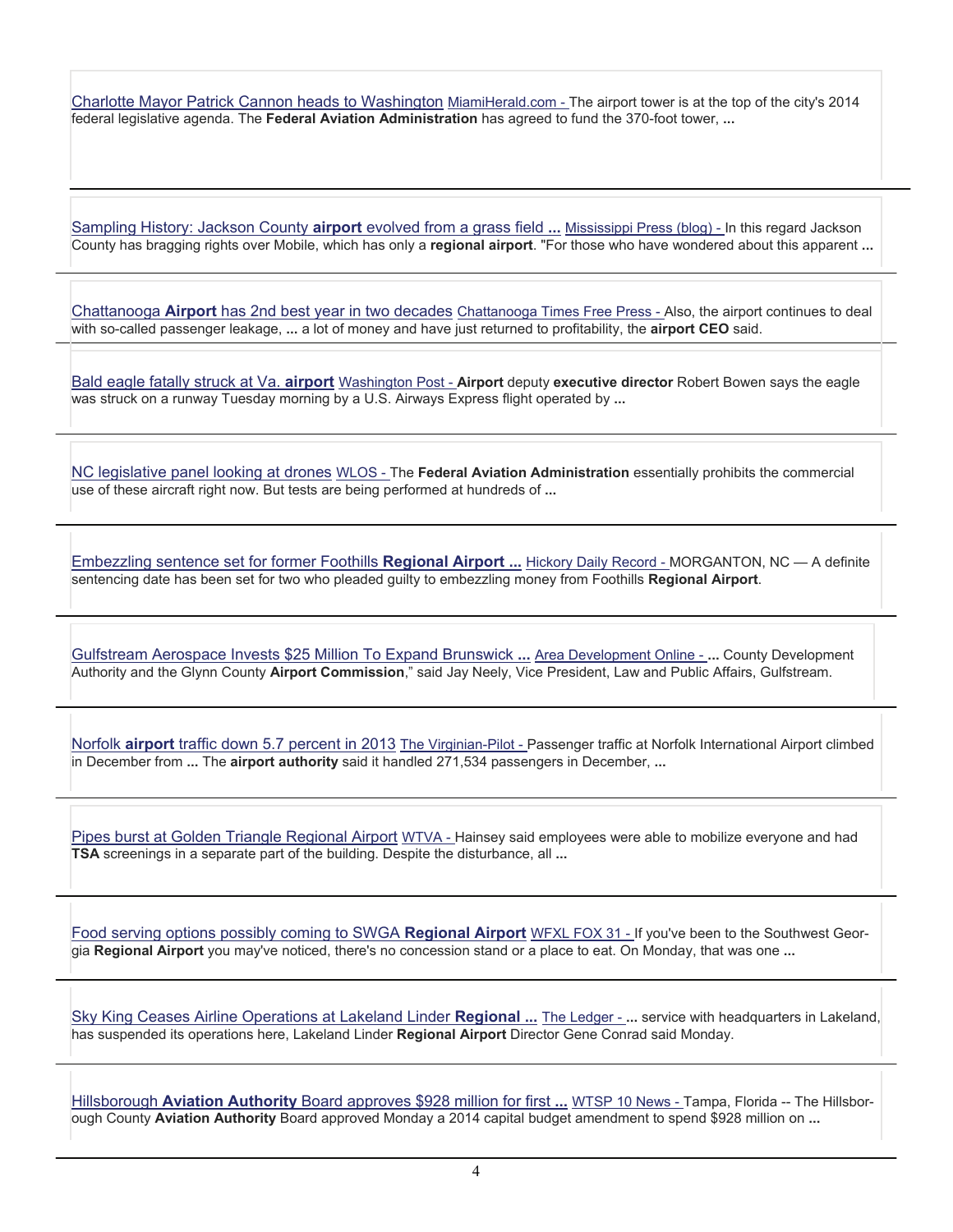**TSA** [chief says no to arming airport screeners](https://www.google.com/url?q=http://www.gopusa.com/news/2014/01/31/tsa-chief-says-no-to-arming-airport-screeners/&ct=ga&cd=ODc1NDEzNTY1OTYxNjc2ODY1OA&cad=CAEYAA&usg=AFQjCNEa_1lJeFSU9oM7YY-XasoH77Zbvw) GOPUSA - **TSA** Uniform On Thursday, the head of the Transportation Security Administration visited Los Angeles International Airport, the site of a Nov.

[Long TSA wait times disappear at Hartsfield-Jackson](https://www.google.com/url?q=http://www.ajc.com/news/business/long-tsa-wait-times-disappear-at-hartsfield-jackso/nc7Ly/&ct=ga&cd=OTU5NTY4NDY4NjQxNDk4NzczMg&cad=CAEYAQ&usg=AFQjCNG-35C3aOCevCq4iQvJjyb_7DFJTg) Atlanta Journal Constitution - Several hours of waiting in line to be screened by **Transportation Security Administration** agents were reduced to five to 10 minutes Thursday at **...**

[Hangar space in demand at Rock Hill](https://www.google.com/url?q=http://www.heraldonline.com/2014/01/30/5630613/hangar-space-in-demand-at-rock.html&ct=ga&cd=NTM1NjAwNzY0MjE1MDEyOTQzMw&cad=CAEYAw&usg=AFQjCNFrzc4KEzd56WjCm_Mtn61PQIdmbA) **airport** The Herald | HeraldOnline.com - Rock Hill's rate is about \$30 less than Concord **Regional Airport's** monthly fee, and \$30 to \$80 more than airports in Gastonia, Chester and Newberry **...**

[Group wants to bring back Eastern Air Lines](https://www.google.com/url?q=http://www.live5news.com/story/24594357/group-wants-to-bring-back-eastern-air-lines&ct=ga&cd=MTI5Nzc2NDYxNzU1MDgzOTkxMDI&cad=CAEYAA&usg=AFQjCNHa0-zUdaxy7zLjHpUsRQXobGvkAg) Live 5 News - Eventually, they'll need approval from the **FAA** as well - a process that can take a year. The CEO of the group said they bought the "Eastern Air Lines" **...**

**Airport** [commission discusses ending county oversight](https://www.google.com/url?q=http://chronicle.augusta.com/news/metro/2014-01-30/airport-commission-discusses-ending-county-oversight&ct=ga&cd=MTExNDMxMTg2OTEyNTQzNzQ1OTc&cad=CAEYAA&usg=AFQjCNGKVeRcfcF6qiZseXeJRJ9FBATcWw) The Augusta Chronicle - Augusta Commissioner Joe Jackson recommended Augusta Regional seek state legislation creating an independent **airport authority** rather than a **...**

[Long-Suspected TSA Abuse and Incompetence Confirmed by](https://www.google.com/url?q=http://www.openmarket.org/2014/01/31/long-suspected-tsa-abuse-and-incompetence-confirmed-by-former-tsa-employee/&ct=ga&cd=OTk2ODUyNTE4ODI1OTU0OTMzNg&cad=CAEYAQ&usg=AFQjCNGsg1HfdkU_3iZTEvhpwfFlncAHCw) **...** OpenMarket.org - Confessions of an ex-TSA agent.") Harrington details the dim view the **Transportation Security Administration** holds of traveling public, in addition to **...**

**TSA** [knocks ex-screener claims as inaccurate, outdated](https://www.google.com/url?q=http://www.business-standard.com/article/news-ani/tsa-knocks-ex-screener-claims-as-inaccurate-outdated-114020200455_1.html&ct=ga&cd=NTkxMDM5MzY4NDE4Nzg1ODkx&cad=CAEYAA&usg=AFQjCNEc3scwaClk1vRgpexqEUZJYOwthg) Business Standard - The Transportation Security Administration (**TSA**) has pushed back at a story authored by a former **TSA** screener, claiming that the problems described **...**

Local **airport** [traffic down last year](https://www.google.com/url?q=http://www.nwfdailynews.com/business/local-business-news/local-airport-traffic-down-last-year-1.271296&ct=ga&cd=MTU0ODU4NDg0NjAyOTc3NDAyMDY&cad=CAEYAA&usg=AFQjCNEiPz46bgsNLIN-y29m4GXjH59EvQ) The Northwest Florida Daily News - Northwest Florida **Regional Airport** officials are looking into the possibility of changing the airport's name to better reflect its location and uniqueness.

[Allegiant halts flights to Charlottesville](https://www.google.com/url?q=http://www.roanoke.com/news/article_be70e27c-8ae8-11e3-9a8d-001a4bcf6878.html&ct=ga&cd=MjY0MjMyNTQ5MDgwNjI4MjUwOQ&cad=CAEYAA&usg=AFQjCNHKGaCte4sATBXU-rkZdPAbKWPclg) **airport** Roanoke Times - Allegiant halts flights to Charlottesville airport. Story **...** has the information that's pertinent," said Melinda Crawford, the **airport's executive director**.

**TSA** [official: "Charleston is no longer a sleepy little airport"](https://www.google.com/url?q=http://www.abcnews4.com/story/24613389/charleston-is-no-longer-a-sleepy-little-airport&ct=ga&cd=NjY2NDUzMjIyNDgxMDUwNDY2Ng&cad=CAEYAA&usg=AFQjCNG31GFyskNZcTv9y3Jgw6RCtNCokw) ABC NEWS 4 - The **Transportation Security Administration** recently placed Charleston International Airport among the top airports in the nation when it comes to the **...**

Asheville **Regional Airport** [saw 7% increase in traffic in 2013](https://www.google.com/url?q=http://www.blueridgenow.com/article/20140203/ARTICLES/140209977&ct=ga&cd=NDc0NDQ4NTk5NzQ1MDA4NTEzMw&cad=CAEYAA&usg=AFQjCNFW8wR5YUmt8t77__3fCIsk0gd7dg) BlueRidgeNow.com - The Greater Asheville **Regional Airport** Authority reported a 7 percent increase in passenger traffic for the 2013 calendar year, which was the third **...**

**Airport** [tenant makes proposal to bring RV rally back](https://www.google.com/url?q=http://hernandotoday.com/he/list/news/airport-tenant-makes-proposal-to-bring-rv-rally-back-20140203/&ct=ga&cd=MTMzNTc4ODY1MTU2NzA5NzA4ODc&cad=CAEYAA&usg=AFQjCNE4t4Tm0d-OtWT-0ITUc8qJRYlmhQ) Hernando Today - Bradley Dye, owner of Corporate Jet Solutions at the Brooksville-Tampa Bay **Regional Airport**, said he would make available to the rallygoers his **...**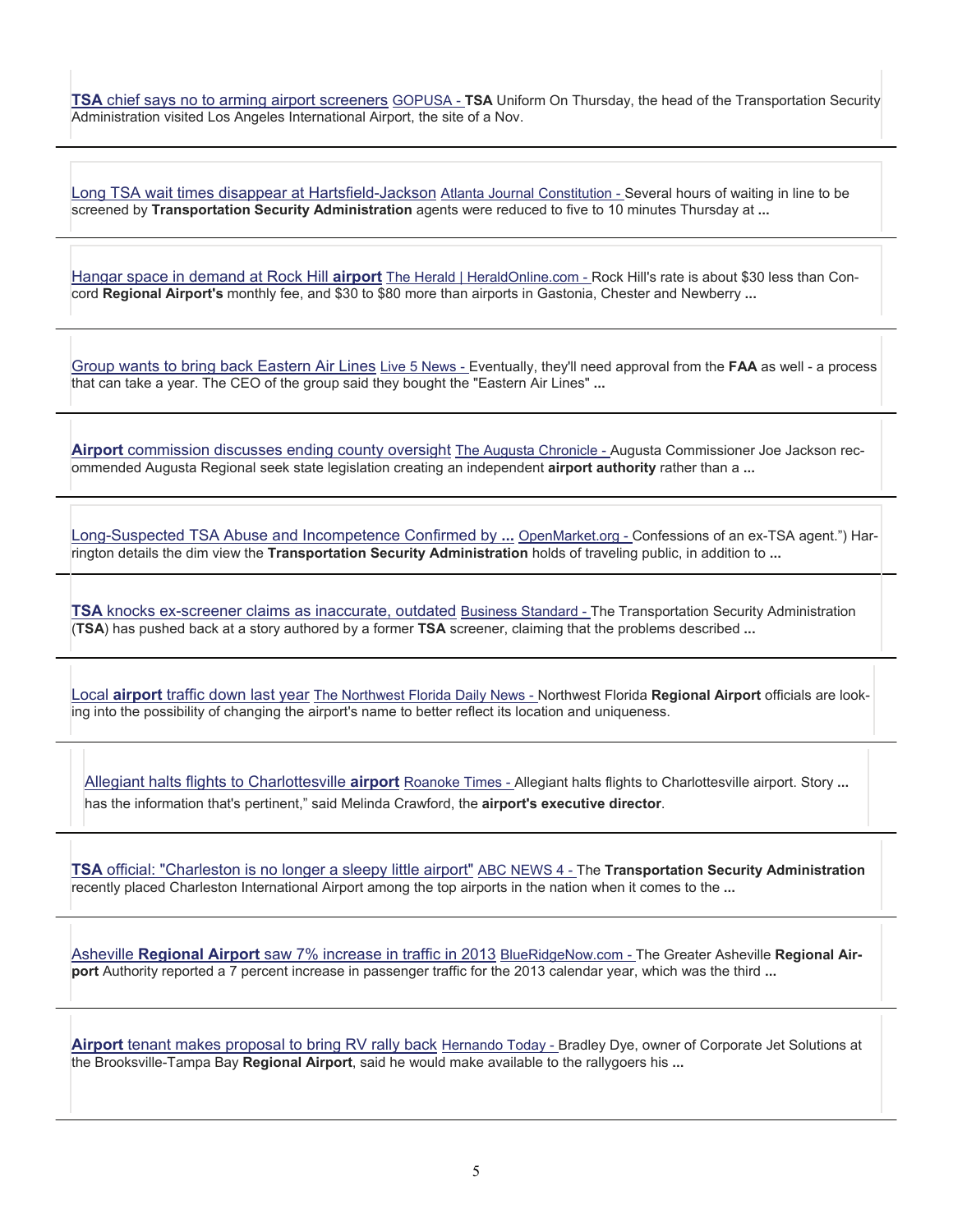[Finance and Administration Conference Held](https://www.google.com/url?q=http://www.aviationnews.net/%3Fdo%3Dheadline%26news_ID%3D228252&ct=ga&cd=Njk2OTM2NjI4MzQ4Mjg5ODA5NA&cad=CAEYAQ&usg=AFQjCNFvDxim5ODk8TBAb_KtxZu_oarSPQ) AviationNews.net A student networking session with airport financial professionals was held **... Airport Authority**, Newton & Associates and Republic Parking System; **...**

[Dermody buys property near Louisville International](https://www.google.com/url?q=http://www.bizjournals.com/louisville/news/2014/02/06/dermody-buys-property-near-louisville.html&ct=ga&cd=MTA4NDczODU5NzUyMTY4NTQzNDQ&cad=CAEYAA&usg=AFQjCNGRjVUguTFotIkxHksXnkwTt5aGdQ) **Airport** Louisville Business First The 450-acre park is owned and managed by Louisville Renaissance Zone Corp., an affiliate of the Louisville **Regional Airport** Authority. As Business **...**

[Passenger traffic at AVL climbs by 7%](https://www.google.com/url?q=http://www.hendersonvillelightning.com/business/2467-passenger-traffic-at-avl-climbs-by-7.html&ct=ga&cd=MzExNzIwMDQxOTMxNjEwMDI1&cad=CAEYAA&usg=AFQjCNHP-aDeai4nb18PPREMYMeTibnybA) Hendersonville Lightning The Greater Asheville Regional **Airport Authority** reported a 7 percent increase in passenger traffic in 2013 and the third highest number of total **...**

[Orlando International is the First to Launch Biometric Kiosks for Arriving Passengers From Visa](https://www.google.com/url?q=http://www.aviationpros.com/news/11307890/orlando-international-is-the-first-to-launch-biometric-kiosks-for-arriving-passengers-from-visa-waiver-countries&ct=ga&cd=MzEyNzQxOTg0NzEzMjc2NzY5NQ&cad=CAEYBA&usg=AFQjCNFuOkZk5hv52qH8N1LasebxduF6mg) **...** The Leading Aviation Industry Resource for News, Equipment and **...** Orlando International as a world-class airport in customer service," says Frank Kruppenbacher, Chairman of the Greater Orlando **Aviation Authority**.

[LEX 18 Investigates: Blue Grass](https://www.google.com/url?q=http://www.lex18.com/news/lex-18-investigates-blue-grass-airport-hired-firm-that-employs-director-s-wife&ct=ga&cd=MTc0ODE0MTQ4MjQ3Nzc2MTMzNTE&cad=CAEYAA&usg=AFQjCNHxul316E94_8N-pgS1r1LZiPKW4A) **Airport** Hired Firm That Employs **Director's** Wife LEX18 Lexington KY News However, a recent contract between the airport and a recruiting firm that employs the **airport director's** wife has raised questions about how closely the

Boca Raton **aviation** [community is grateful](https://www.google.com/url?q=http://www.sun-sentinel.com/news/opinion/letters/fl-letter-clara-bennett-20140209,0,6561707.story&ct=ga&cd=MzcyNDE2MjIwODk0Mjg0NjM1MQ&cad=CAEYAA&usg=AFQjCNHasJC3-v2VOQTRgT0CH43bJ4f1qg) Sun-Sentinel The aviation community in Boca Raton is very grateful. The **Federal Aviation Administration** announced plans last spring to close 149 contract air traffic **...**

[John C. Tune airport tricky, but few accidents there](https://www.google.com/url?q=http://www.tennessean.com/article/20140205/NEWS01/302050145/John-C.-Tune-airport-tricky-but-few-accidents-there&ct=ga&cd=MzE5NTEyNjg4MTQyOTI5NzY0MQ&cad=CAEYAg&usg=AFQjCNEH4IqB_zchqbDE6aZ0xJwqOuSPSQ) The Tennessean The **Federal Aviation Administration** recommends regular communication with the nearest air traffic control when flying into non-towered airports.

Tupelo **airport** [offers public tours of large aircraft](https://www.google.com/url?q=http://www.wtva.com/news/national/story/Tupelo-airport-offers-public-tours-of-large/7bGzZ4ZdwEC2IGGMuhsFng.cspx&ct=ga&cd=NjcxODE3Njc1MzU3NTQ5MDc0NA&cad=CAEYAA&usg=AFQjCNEEquQ6fN5vYFavC6LvR5NcUZ_oAQ) WTVA Tupelo airport offers public tours of large aircraft **...** first public tour of the aircraft disassembly facility at the Tupelo **Regional Airport** starting at 2:30 p.m. **...**

**[Airport Authority](https://www.google.com/url?q=http://www.journal-news.net/page/content.detail/id/604504/Airport-Authority-requests-funding.html%3Fnav%3D5006&ct=ga&cd=MzUzMTg3MTQyMzk1NTk0NTA2NA&cad=CAEYAA&usg=AFQjCNE4Vmq9BYqTJ-Q5kw3xpiwyiyAq-A)** requests funding Martinsburg Journal MARTINSBURG - The Eastern Regional **Airport Authority** officially requested funding from the Berkeley County Council during a special council **...**

Naples **Airport** [Authority to present state-of-](https://www.google.com/url?q=http://www.naplesnews.com/news/2014/feb/10/naples-airport-authority-to-present-state-of-airpo/%3FCID%3Dhappeningnow&ct=ga&cd=CAEYACoUMTAyODU2MDczMTk4ODk2Nzc5MzYyGjEyYzMwOTdlZDc1NDlmN2U6Y29tOmVuOlVT&usg=AFQjCNGcyo1YXcckyEl00CcfJodojpVc_w)**airport**-noise program Feb. 20 Naples Daily News The Thursday, Feb. 20 meeting of the City of Naples Airport Authority will focus on the noise program at Naples **Municipal Airport**. The public is **...**

[1929 Ford Tri-Motor Flight Tour in Naples](https://www.google.com/url?q=http://www.winknews.com/Local-Florida/2014-02-10/1929-Ford-Tri-Motor-Flight-Tour-in-Naples&ct=ga&cd=CAEYASoSNjM3NDkzNDgxMzMxMjY3NjkxMhoxMmMzMDk3ZWQ3NTQ5ZjdlOmNvbTplbjpVUw&usg=AFQjCNGPy_yFsAScoxdUrKdvLvyPZz3Q8A) Wink News NAPLES, Fla. - The airplane that started the airline industry as we know is at the Naples **Municipal Airport**. The Ford Tri-Motor is one of the most **...**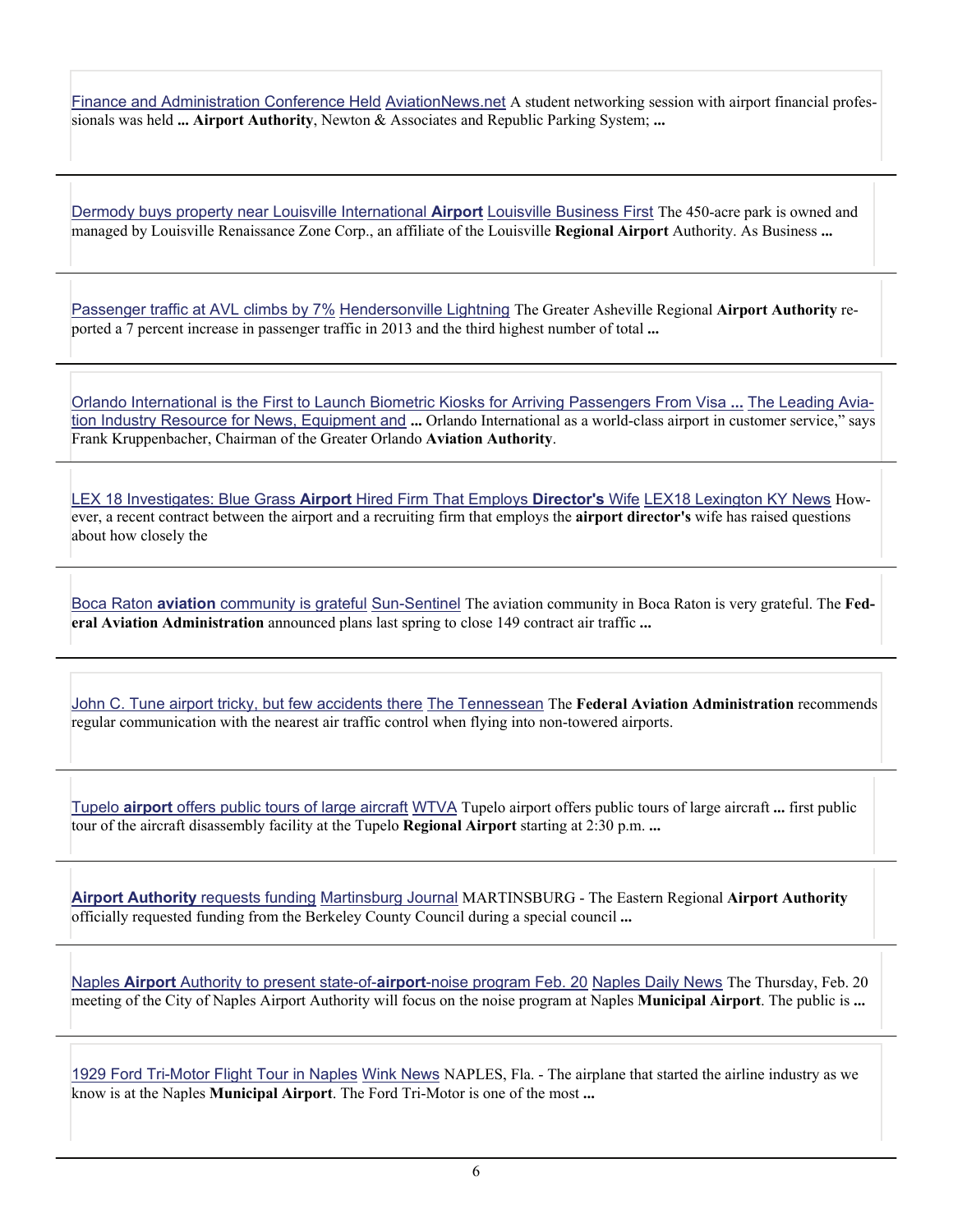[Pat Apone named new](https://www.google.com/url?q=http://www.myhorrynews.com/news/business/article_29b4b994-927a-11e3-98ee-001a4bcf6878.html&ct=ga&cd=CAEYASoUMTY4MjMxNDIzNjMxNDY3MTExMDQyGjdmNGRmYWQ1YzM3YWJjNDU6Y29tOmVuOlVT&usg=AFQjCNGm7IW7jreYUincVvUgHK7MlAsv9Q) **director** of Horry County **Airports** Myhorrynews Pat Apone, interim director for Horry County **Airports**, has been named the **airport's** new **executive director**. Apone was picked from more than 40 ... Myrtle-

BeachOnlin e.com

**Airport** [director sues old employer](https://www.google.com/url?q=http://www.tallahassee.com/article/20140211/POLITICSPOLICY/302110020/Airport-director-sues-old-employer&ct=ga&cd=CAEYCCoUMTM2MjQxNzUyMDc0NDk3Nzc5OTQyGjFmZmQ2NjY4OWZiZjE3NWE6Y29tOmVuOlVT&usg=AFQjCNF3gjdainjxX1aQioVzOh1tdpG_DA) Tallahassee Democrat (blog) "I was brought to the Collier County **Airport Authority** to clean up a not-so-professional airport environment," Curry told the Tallahassee Democrat.

[Savannah readies for JetBlue arrival](https://www.google.com/url?q=http://savannahnow.com/exchange/2014-02-10/savannah-readies-jetblue-arrival&ct=ga&cd=CAEYAyoUMTM2MjQxNzUyMDc0NDk3Nzc5OTQyGjFmZmQ2NjY4OWZiZjE3NWE6Y29tOmVuOlVT&usg=AFQjCNGl7lyi8QWRC6PCyqkAMOmcJZJjrA) Savannah Morning News The first item on the Savannah **Airport Commission's** monthly agenda Monday was cause for celebration, as commissioners voted unanimously to **...**

[Asbestos Discovered During Charleston Airport Renovation; Travelers Not Affected, Officials Say](https://www.google.com/url?q=http://www.aviationpros.com/news/11308832/charleston-international-airport-monitors-air-quality-after-asbestos-laced-materials-were-discovered&ct=ga&cd=CAEYCSoTNTUyNzg2NDczNjEyMDkzNTAxNTIaOTdmZmMyMDRkNmI2YmU1ZDpjb206ZW46VVM&usg=AFQjCNEz4r4hWqCT6scseFwkTJr9EYvvPg) The Leading Aviation Industry Resource for News, Equipment and Before renovations began, the **Aviation Authority** hired experts to survey and test for any asbestos that might be in the terminal. Testing found limited **...**

[More Seats Added on Gainesville Flights](https://www.google.com/url?q=http://www.mygtn.tv/story/24697382/more-seats-on-gainesville-flights&ct=ga&cd=CAEYACoTOTk3MjA0NTg1OTQ5MDQ0NzE2MTIaM2Y2NzM5NTBiODM4ZGNlMTpjb206ZW46VVM&usg=AFQjCNEnId3Pg228RT01TVG0wliffP--GQ) GTN News Gainesville **Regional Airport** is reorganizing Delta flights and adding new jets with more seats. Airport officials say this means an 18% increase in **...**

New Valdosta **airport** [fire station nearing completion](https://www.google.com/url?q=http://www.walb.com/story/24719156/new-valdosta-airport-fire-station-nearing-completion&ct=ga&cd=CAEYACoUMTc3OTYwMzQ3NTM2MDE4MzAxMTIyGjNmNjczOTUwYjgzOGRjZTE6Y29tOmVuOlVT&usg=AFQjCNEz9TNo9kvuYBGNsWZahSgchSVGnA) WALB-TV "We expect it to be finished sometime, this building we're in now, sometime in May," said Valdosta **Regional Airport** Manager Jim Galloway, standing

[Florida commercial space launch complex plan gets slammed by environmentalists](https://www.google.com/url?q=http://www.techtimes.com/articles/3382/20140213/florida-commercial-space-launch-complex-plan-gets-slammed-by-environmentalists.htm&ct=ga&cd=CAEYACoTNjA4ODQzOTQ3Nzc4NzU1ODcwNTIaYTZlZTc2ZjJjYjcxMTM4NTpjb206ZW46VVM&usg=AFQjCNFmpevbMhtD_lilc4T3-3AU7mMv_Q) Tech Times A public hearing hosted by the **FAA** regarding the proposed Shiloh Launch Complex was also held at the New Smyrna Beach High School. Another **...** Tech Times

Norfolk **airport** [study ongoing](https://www.google.com/url?q=http://norfolkdailynews.com/news/norfolk-airport-study-ongoing/article_b00bc8f4-9589-11e3-b0b3-001a4bcf6878.html&ct=ga&cd=CAEYACoTNDU2ODk3MTM2Mzc1NjUzMjA3NzIaNWM0N2M1N2RhOTNjMzM1MTpjb206ZW46VVM&usg=AFQjCNGoilslP-_TsYJWRC8Zz6Y7yRiAcQ) Norfolk Daily News The Norfolk **Airport Authority** is engaged in a study that could impact private property on the end of a runway in the future. A meeting last week involved **...**

Former Foothills **Regional Airport** [operations manager's bond revoked](https://www.google.com/url?q=http://www.hickoryrecord.com/news/article_205bac14-9594-11e3-8eba-001a4bcf6878.html&ct=ga&cd=CAEYACoUMTI1NjUwOTY5OTAyMDk1NDEyNjYyGjNmNjczOTUwYjgzOGRjZTE6Y29tOmVuOlVT&usg=AFQjCNH_fs_GXltbUG0NsnV8orbOoHA3OA) Hickory Daily Record MARION, NC — The former operations manager of Foothills **Regional Airport** who pleaded guilty to embezzlement in September 2012 is being held in **...**

Former Foothills Regional **Airport manager's** [wife will keep house, 1 vehicle](https://www.google.com/url?q=http://www.hickoryrecord.com/news/article_c696b0a6-9594-11e3-a41b-001a4bcf6878.html&ct=ga&cd=CAEYACoTOTMyNzUxMDEyODQwMzMwMzM2NTIaOGVjYjY3MWRlZmVkNjgxZTpjb206ZW46VVM&usg=AFQjCNEmdVG2VBDIaSo20mQcDhLOQf9r-Q) Hickory Daily Record MORGANTON, NC — The wife of Alex Nelson will keep the couple's home in Lenoir and a vehicle after she and the federal government agreed to **...**